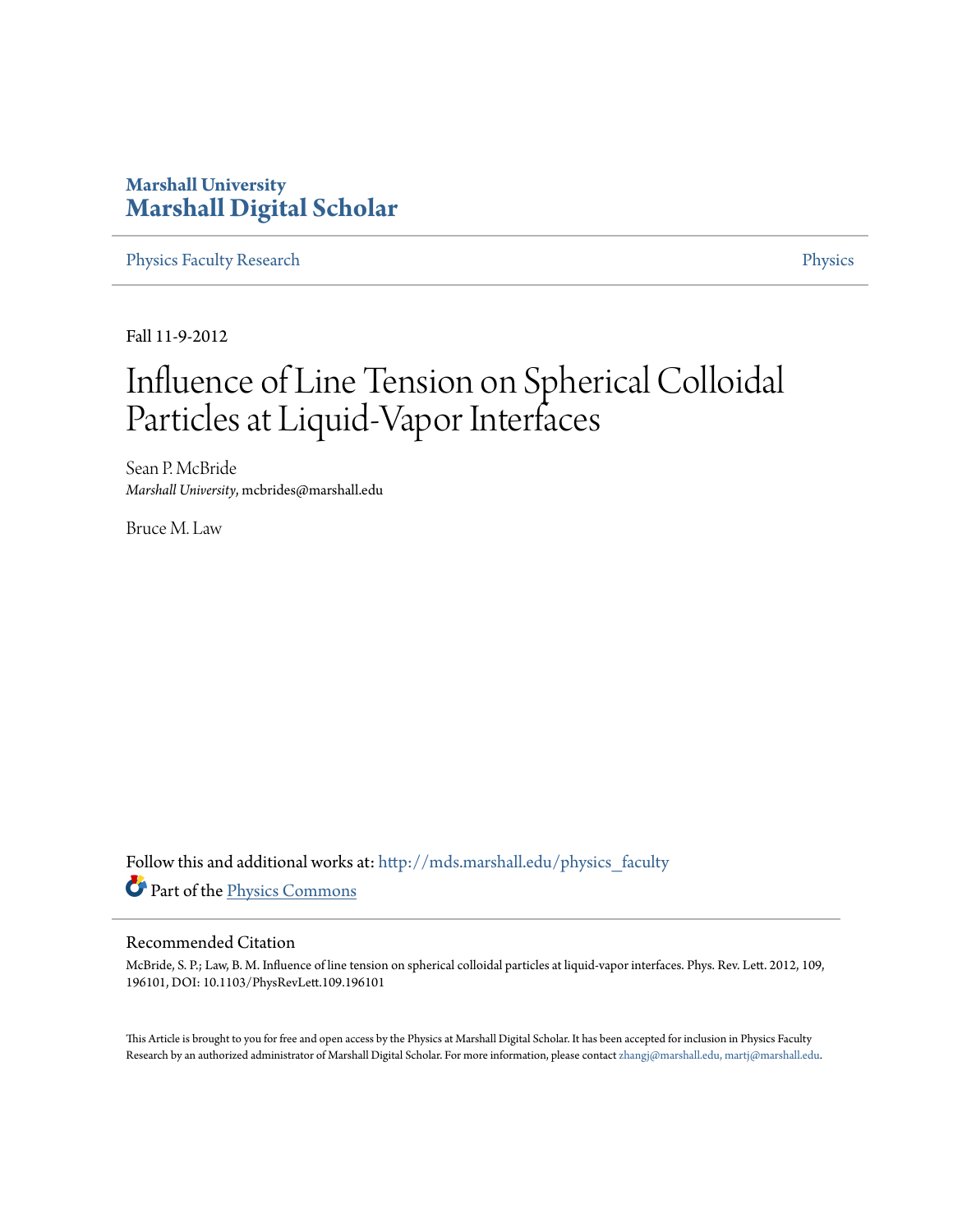## <span id="page-1-0"></span>Influence of Line Tension on Spherical Colloidal Particles at Liquid-Vapor Interfaces

Sean P. McBride and Bruce M. La[w\\*](#page-5-0)

Physics Department, Kansas State University, 116 Cardwell Hall, Manhattan, Kansas 66506 2601, USA (Received 27 March 2012; published 7 November 2012)

Atomic force microscopy (AFM) imaging of isolated submicron dodecyltrichlorosilane coated silica spheres, immobilized at the liquid polystyrene- (PS-) air interface at the PS glass transition temperature,  $T_g$ , allows for determination of the contact angle  $\theta$  versus particle radius R. At  $T_g$ , all  $\theta$  versus R measurements are well described by the modified Young's equation for a line tension  $\tau = 0.93$  nN. The AEM measurements are also consistent with a minimum contact angle  $\theta$  and minimum radius  $R$ AFM measurements are also consistent with a minimum contact angle  $\theta_{\min}$  and minimum radius  $R_{\min}$ , below which single isolated silica spheres cannot exist at the PS-air interface.

DOI: [10.1103/PhysRevLett.109.196101](http://dx.doi.org/10.1103/PhysRevLett.109.196101) PACS numbers: 68.37.Ps, 61.46.Df, 68.03.Cd, 68.08.Bc

Line tension is due to an excess of energy caused by the imbalance of intermolecular forces at the three phase contact line (TPCL)  $[1]$  $[1]$ . This TPCL exists in systems  $(1)$ where liquid droplets reside on solid-vapor or liquid-liquid interfaces or [\(2](#page-2-1)) when solid particles reside on liquid-liquid or liquid-vapor interfaces (LVIs). The line tension,  $\tau$ , or energy per unit length associated with this TPCL [[2](#page-5-2)] is a subject of continuing interest [\[3–](#page-5-3)[6](#page-5-4)]. Line tensions for liquid droplets have been measured on both liquid [\[7\]](#page-5-5) and solid interfaces  $[8-10]$  $[8-10]$  $[8-10]$  and for spherical colloids at liquid interfaces  $[5,11-14]$  $[5,11-14]$  $[5,11-14]$  $[5,11-14]$ . The line tension has been shown to influence the surface nucleation of liquid droplets  $[15]$ , the surface aggregation and fragmentation dynamics of liquid droplets with liquid droplets [[7\]](#page-5-5), the wettability of liquid droplets in the vicinity of a wetting transition [[8,](#page-5-6)[16\]](#page-5-12), and the stability of films and foams [[17](#page-5-13)], and is expected to play a significant role in particle self-assembly at liquid interfaces [\[18\]](#page-5-14).

Understanding the line tension  $\tau$  will be important to a range of industrial and scientific processes that involve submicron particles at liquid interfaces including the emulsification of cleaner liquid fuels [\[19\]](#page-5-15), nanoparticle catalysis for biofuel production [\[20](#page-5-16)], targeted drug delivery processes [\[21](#page-5-17)[–23\]](#page-5-18), and nanoparticle membranes which selfassemble at liquid interfaces [[5](#page-5-8)[,18](#page-5-14)[,24\]](#page-5-19). As the interfacial particle size decreases,  $\tau$  will play an increasingly important role in the stability of such systems  $[25,26]$  $[25,26]$  $[25,26]$  $[25,26]$  $[25,26]$ . The sign of  $\tau$  determines whether the contact angle  $\theta$ , associated with the TPCL at the LVI, decreases or increases with increasing size where both signs have been measured [\[2,](#page-5-2)[3](#page-5-3)[,25\]](#page-5-20). The experimental magnitude for  $\tau$  varies considerably (10<sup>-12</sup> to 10<sup>-6</sup> N) where some measurements agree<br>with theoretical expectations ( $\tau \sim 10^{-12}$  to 10<sup>-10</sup> N)<br>12.27.281, while many others are orders of magnitude [\[2,](#page-5-2)[27](#page-5-22)[,28\]](#page-5-23), while many others are orders of magnitude larger than theoretical expectations [\[3](#page-5-3)[,5](#page-5-8),[25](#page-5-20),[29](#page-5-24)] The magnitude of  $\tau$  is a controversial subject, and the source of discrepancies between theory and experiment has yet to be resolved.

In this work, we investigate  $\tau$  for submicron particles at LVIs. For these systems, there are a number of unresolved problems. How can one reliably determine  $\theta$  for submicron particles at liquid interfaces [\[30,](#page-5-25)[31\]](#page-5-26) and what role does  $\tau$ play in determining the surface properties of particles at this interface [[5](#page-5-8)]? Does  $\tau$  influence the phase behavior of particles at this interface and at what size scale does this effect become important [\[32](#page-5-27)]? In this Letter, we answer all of these questions using a novel technique for studying particles at the polymer-air interface. Unlike existing techniques [[3](#page-5-3)[–6\]](#page-5-4), the innovative technique used here takes advantage of the high topographical resolution available in atomic force microscopy (AFM). Our experimental technique requires particles to be first equilibrated at a temperature well above the glass transition temperature,  $T_{g}$ , of the polymer (liquid phase), then allowed to cool slowly below  $T_g$  (solid phase). Atomic force microscopy is used at room temperature to image particles (of radius  $R$ ) embedded at this solidified polymer interface, allowing accurate determination of the particle contact angle  $\theta$  at  $T_g$ . The line tension  $\tau$  is determined by comparing the modified Young's equation [Eq. [\(4\)](#page-2-2)] with  $\theta$  versus R data. These observations provide significant insights into particle phase behavior and self-assembly at the LVI.

In the experiments, polystyrene (PS) samples containing silica spheres with radii  $R \sim 88-498$  nm (Table [I](#page-2-3)), at typical concentrations of  $\sim 2-8$  wt%, were prepared as folcal concentrations of  $\sim$ 2–8 wt%, were prepared as fol-<br>lows. The silica spheres, acquired from Particle Solutions lows. The silica spheres, acquired from Particle Solutions LLC, Bang Laboratories, or grown via the Stöber method [\[33\]](#page-5-28) were first cleaned [[34](#page-5-29)] and then coated with dodecyltrichlorosilane using wet chemistry  $[34,35]$  $[34,35]$  $[34,35]$  $[34,35]$  $[34,35]$ . In the Stöber method, the silica sphere radius was controlled by the amount of ammonium hydroxide NH<sub>4</sub>OH  $(0.71-1.3 \text{ mL})$ added to a tetraethylorthosilicate ethanol solution [\[33,](#page-5-28)[34\]](#page-5-29). Several milliliters of a chloroform  $+$  silica particle stock solution (100 mg coated spheres to 10  $\mu$ L chloroform) was mixed with  $\sim$ 30 mg of PS by sonication. Chloroform was<br>evanorated off via periodic heating and sonication. This evaporated off via periodic heating and sonication. This mixture was deposited onto a hydrofluoric acid glass etched microscope slide. Residual chloroform (boiling point  $\sim$  61 °C) was completely removed by heating the sample above T to 100 °C for 12 hours in an enclosed sample above  $T_g$  to 100 °C for 12 hours in an enclosed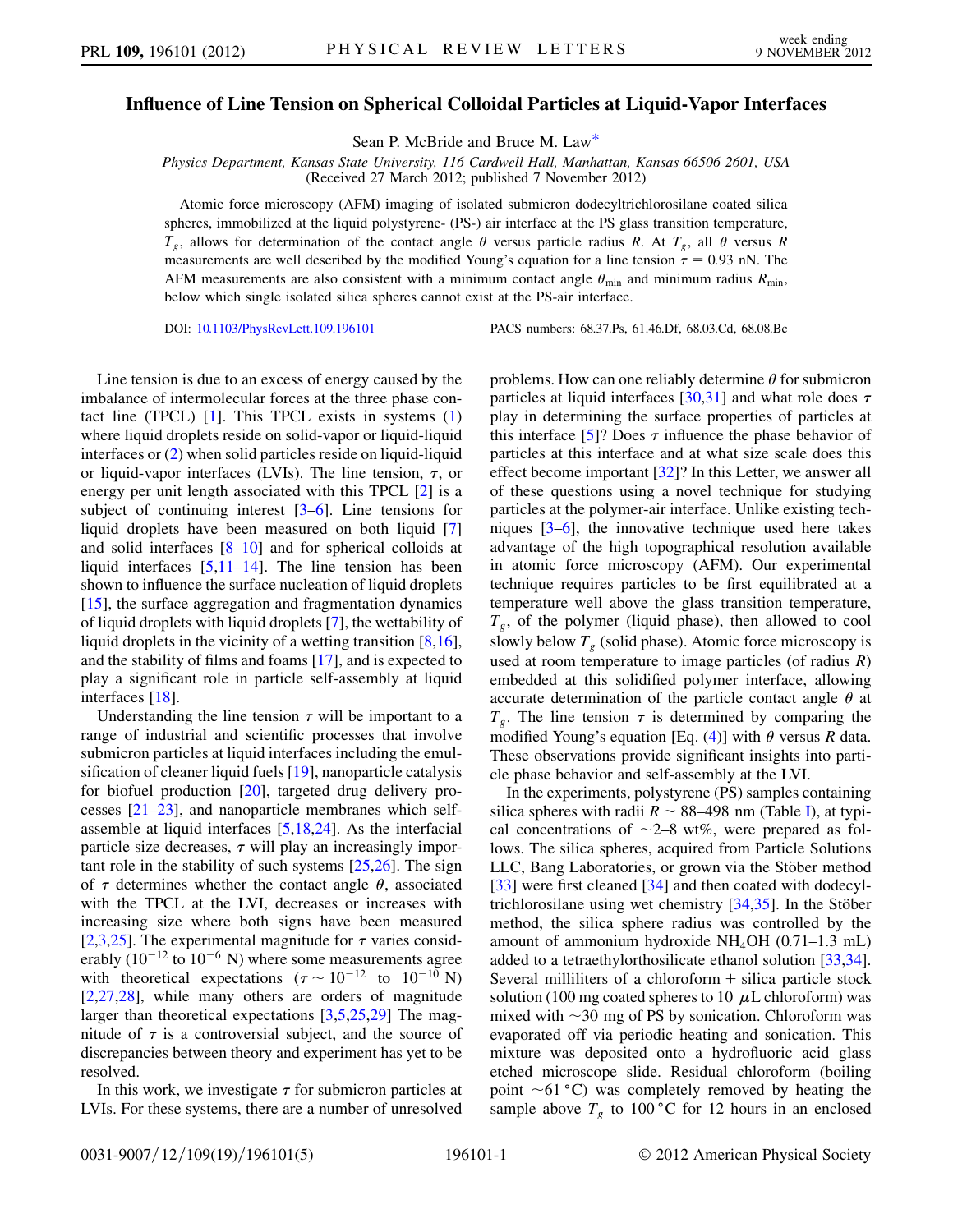<span id="page-2-3"></span>TABLE I. Average PS-silica sphere sample characteristics  $#$  = number of experimental measurements).

|                    |      | $R_{\alpha}$ |      | R    | h    | h    | Ĥ               |
|--------------------|------|--------------|------|------|------|------|-----------------|
|                    | (# ) | (nm)         | (# ) | (nm) | (nm) | (nm) | $(\text{deg.})$ |
| Bangs Lab. Inc.    | 34   | 518          | 15   | 498  | 440  | 267  | 62.3            |
| Bangs Lab. Inc.    | 51   | 248          | 20   | 265  | 238  | 150  | 64.2            |
| Stöber(1.3 mL)     | 34   | 184          | 12   | 197  | 167  | 93   | 58.0            |
| Stöber(1.7 mL)     | 19   | 144          | 20   | 147  | 124  | 69   | 57.8            |
| Stöber(0.9 mL)     | 30   | 125          | 5    | 139  | 118  | 67   | 56.6            |
| Stöber(0.8 mL)     | 41   | 114          | 5    | 130  | 107  | 57   | 55.9            |
| Stöber(0.77 mL)    | 41   | 96           | 16   | 122  | 101  | 54   | 56.2            |
| $Stöber(0.766$ mL) | 53   | 85           | 11   | 115  | 93   | 48   | 54.7            |
| Stöber(0.762 mL)   | 46   | 66           | 9    | 116  | 88   | 43   | 53.8            |
| Stöber(0.71 mL)    | 473  | 66           | 16   | 98   | 76   | 35   | 49.7            |
| Particle Sol. LLC. | 131  | 67           | 18   | 88   | 57   | 19   | 38.8            |

environment. The chloroform free sample was cooled to  $T<sub>g</sub>$  naturally over many hours, thus "freezing" in the liquid equilibrium state of the particles at the LVI. The PS, from Polymer Standards Service, Mainz, Germany, has a molecular weight MW  $\sim$  1890 g · mol<sup>-1</sup>, polydispersity<br>index  $\sim$  1.06 slass transition temperature  $T \sim$  46.9 °C index ~1.06, glass transition temperature  $T_g \sim 46.9 \text{ °C}$ <br>[36] and surface tension  $\gamma_{\text{max}} \approx 39.9 \pm 0.5 \text{ mN/m at } T$ [\[36\]](#page-5-31), and surface tension  $\gamma_{\rm LV} \approx 39.9 \pm 0.5$  mN/m at  $T_g$ [\[34\]](#page-5-29). The PS macroscopic contact angle, on a molecularly smooth dodecyltrichlorosilane coated Si wafer, is  $\theta_{\infty} \approx$ 64.8  $\pm$  1.0°. Both  $\gamma_{LV}$  and  $\theta_{\infty}$  were measured using a long range microscope (First Ten Angstroms FTA100) [\[34\]](#page-5-29).

An Asylum Research MFP-3D AFM with an Olympus AC240TS cantilever (tip radius  $\sim$ 9  $\pm$  2 nN) was used for imaging Isolated spheres at least 10 sphere diameters imaging. Isolated spheres, at least 10 sphere diameters from any neighbors, were imaged and the lateral radius b and protrusion height h [defined in the Fig.  $2(b)$  inset] were measured using the AFM amplitude and height trace, respectively (Fig [1](#page-2-4) inset). The lateral radius  $b$  was extracted from the amplitude trace by fitting a circle to 16 points placed at the TPCL using Image Pro Plus 5.0 software. The particle radius R and contact angle  $\theta$  (Fig. [1\)](#page-2-4) were determined from  $b$  and  $h$  using the geometric relationships  $R = (b^2 + h^2)/2h$  and  $\theta = \cos^{-1}(1 - h/R)$ . The measurement uncertainties in  $b$  and  $h$  are estimated to be  $\Delta b = \pm 11$  nm (worst case tip sharpness) and  $\Delta h = \pm 0.01R$ . Any AFM images which exhibited nanoscale contamination or TPCL pinning in the phase or amplitude trace images were excluded from consideration [\[34\]](#page-5-29). Pure solidified PS, with no nanospheres present exhibited a surface roughness comparable to a silicon wafer [\[34\]](#page-5-29).

<span id="page-2-0"></span>The R versus  $\theta$  data in Fig. [1](#page-2-4) can be understood by considering the particle energy at the LVI,

$$
E_s = \gamma_{SV} A_1 + \gamma_{SL} A_2 + 2\pi b \tau, \tag{1}
$$

where  $\gamma_{ij}$  is the surface energy between phases i and j (S, L, and V denote solid, liquid, and vapor, respectively),  $A_1$ 

<span id="page-2-4"></span>

FIG. 1 (color online). Contact angle  $\theta$  versus particle radius R. Group averaged experimental data (symbols), modified Young's equation Eq. ([4](#page-2-2)) for  $\tau = 0.93$  nN (solid line),  $\theta_{\min}$  Eq. ([5\)](#page-2-5), (horizontal line),  $R = \text{Eq. (6)}$  vertical line, Inset: AFM ampli-(horizontal line),  $R_{\text{min}}$  Eq. [\(6](#page-3-1)), vertical line. Inset: AFM amplitude (upper) and height trace (lower) for Stöber  $R \sim 184$  nm silica sphere silica sphere.

 $(A_2)$  is the upper (lower) spherical cap area, while  $\tau$  is the line to the special with the TPCL of length  $2\pi h$ line tension associated with the TPCL of length  $2\pi b$ . Energy for particle attachment to this interface is obtained by comparing  $E<sub>s</sub>$  with the energy of a completely submerged particle [\[25\]](#page-5-20),

$$
E_b = \gamma_{SL}(A_1 + A_2) + \pi b^2 \gamma_{LV}.
$$
 (2)

<span id="page-2-6"></span><span id="page-2-1"></span>When the particle is submerged, Eq. [\(2](#page-2-1)) accounts for the extra LVI surface area of size  $\pi b^2$  now present with surface energy  $\gamma_{LV}$ . Geometry requires that  $b = R \sin\theta$ ,  $h = R(1 - \cos\theta)$ , and  $A_1 = 2\pi Rh$ ; hence the attachment energy  $E = E_s - E_b$  becomes [\[37\]](#page-5-32).

$$
E = \gamma_{LV} \cos \theta_{\infty} 2\pi R^2 (1 - \cos \theta)
$$
  
+  $\tau 2\pi R \sin \theta - \gamma_{LV} \pi R^2 \sin^2 \theta$ , (3)

where Young's equation [[38](#page-5-33)],  $\cos\theta_{\infty} = (\gamma_{SV} - \gamma_{SL})/\gamma_{LV}$ , has been used. Here,  $\theta_{\infty}$  is the macroscopic contact angle the liquid would make with an infinitely large particle (i.e.,  $R \rightarrow \infty$ ) or, equivalently, the contact angle the liquid makes with a molecularly smooth flat solid surface possessing identical surface chemistry to the particle. The particle is in mechanical equilibrium at the LVI, hence  $(dE/d\theta) = 0$  which gives rise to the modified Young's equation [[11](#page-5-9),[32](#page-5-27),[37](#page-5-32)]

$$
\cos \theta = \cos \theta_{\infty} [1 - \tau / b \gamma_{LV}]^{-1}.
$$
 (4)

<span id="page-2-2"></span>This equation describes how  $\theta$  varies as a function of particle radius R due to the presence of  $\tau$ . This energy minimum,  $(d^2E/d\theta^2) > 0$ , disappears when  $(d^2E/d\theta^2)|_{\theta_{min}} = 0$  (i.e., at a saddle point) implying that there is a minimum angle  $\theta_{\text{min}}$ , below which single isolated particles can no longer exist at the LVI where [\[11](#page-5-9)[,32,](#page-5-27)[37](#page-5-32),[39\]](#page-5-34)

$$
\cos \theta_{\min} = [\cos \theta_{\infty}]^{1/3}.
$$
 (5)

<span id="page-2-5"></span>Equations  $(4)$  $(4)$  and  $(5)$  $(5)$  imply that there is a minimum radius  $R_{\text{min}}$  given by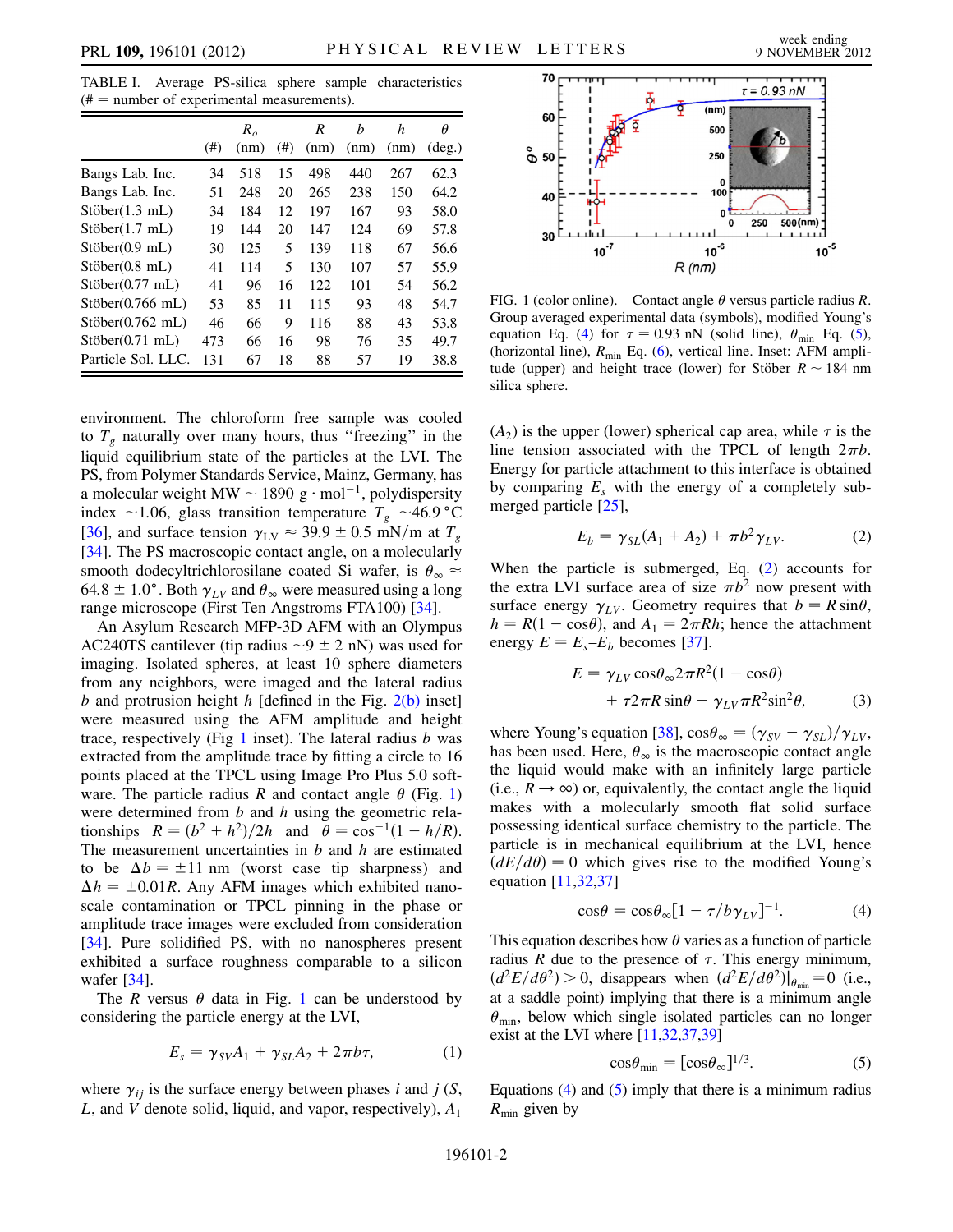<span id="page-3-1"></span>
$$
R_{\min} = \tau [\gamma_{LV} \sin \theta_{\min} (1 - \cos \theta_{\infty} / \cos \theta_{\min})]^{-1}, \quad (6)
$$

below which single particles are unstable at the LVI and these particles are submerged into the bulk liquid phase. Equations  $(1)$ – $(6)$  $(6)$  describe the physics of isolated particles at a LVI. They predict that  $\theta$  should obey Eq. [\(4](#page-2-2)) and that no isolated particles should exist at the LVI if  $\theta < \theta_{\min}$  or  $R < R_{\text{min}}$ . Equation ([6\)](#page-3-1) also implies a change in the interfacial phase behavior when  $R < R_{min}$ , namely, a gaseous phase of (single isolated) particles can no longer coexist with clusters of particles. These equations however make no statement about the behavior of particles within a surface cluster; hence, particles within a cluster could potentially possess  $\theta < \theta_{\min}$  or  $R < R_{\min}$ .

Figure [1](#page-2-4) and Table [I](#page-2-3) summarize average  $\theta$  versus R measurements determined from 147 individual spheres grouped into 11 size ranges with radii varying from  $R \sim 88$  to 498 nm, where the error bars represent the standard deviation in experimental results. A nonlinear standard deviation in experimental results. A nonlinear least squares fit of Eq. [\(4](#page-2-2)) to the 147 measurements yields  $\tau = 0.93 \pm 0.01$  nN (Fig. [1,](#page-2-4) solid line). The horizontal and<br>vertical dashed lines in Fig. 1 represent  $\theta = \approx 40.4^{\circ}$  and vertical dashed lines in Fig. [1](#page-2-4) represent  $\theta_{\min} \approx 40.4^{\circ}$  and  $R_{\text{min}} \approx 78$  nm, respectively, deduced from Eqs. [\(5\)](#page-2-5) and [\(6\)](#page-3-1) using the worst case measurement uncertainties; hence, our experimental  $\theta$  and R data are self-consistent with these theoretical minima for  $\theta_{\min}$  and  $R_{\min}$ .

In order to provide a better understanding of the colloidal particle attachment energy,  $E/kT$  [Eq. ([3\)](#page-2-6)] has been plotted as a function of R and  $\theta$  in Fig. [2\(a\)](#page-3-0) where kT is the thermal energy and  $\gamma_{LV} \approx 39.9 \pm 0.5$  mN/m,  $\theta_{\infty} \approx 64.8 \pm 1.0^{\circ}$ , and  $\tau = 0.93$  nN are derived from our experiments. The heavy solid line on this plot represents experiments. The heavy solid line on this plot represents the modified Young's equation energy minimum, Eq. ([4\)](#page-2-2). Cross-sections of  $E/KT$  versus  $\theta$ , at fixed R, are provided in Fig. [2\(b\).](#page-3-0) The modified Young's equation minimum, occurs at  $\theta \sim 1$  radian  $\left[\theta \sim 41.2 \rightarrow 64.8^{\circ}\right]$  as R increases<br>from  $R_{\odot}$  to  $\infty$  For  $R > 124$  nm this minimum is a global from  $R_{\text{min}}$  to  $\infty$ ]. For  $R > 124$  nm this minimum is a global minimum and possesses a lower energy than the energy minimum at  $\theta = 0$ . For 81.6 nm  $\le R \le 124.0$  nm the ''modified Young's minimum'' is a local minimum and possesses a higher energy than the energy minimum at  $\theta = 0$ ; however, particles at the LVI are kinetically trapped in this local minimum because there is an energy barrier  $(\gg kT)$  which separates the modified Young's minimum from the global minimum at  $\theta = 0$ . At  $R_{\text{min}} = 81.6$  nm [Eq. [\(6](#page-3-1))] and  $\theta_{\min} = 41.2^{\circ}$  [Eq. ([5](#page-2-5))] the modified Young's minimum disappears [heavy solid line, Fig.  $2(b)$ ] and the energy  $E$  exhibits a saddle point; single particles with  $R < R_{\text{min}}$  can no longer be found at the LVI, they acquire  $\theta = 0$  and are completely wetted by the liquid (i.e., submerged beneath the liquid interface). These considerations hold provided that surface tension forces dominate gravihold provided that surface tension forces dominate gravitational forces, namely,  $R \ll \kappa^{-1} = \sqrt{\gamma_{LV}/\rho g}$  where  $\kappa^{-1}$ ,  $\rho$ , and g are the capillary length, liquid density, and acceleration due to gravity, respectively [[40](#page-5-35)].



<span id="page-3-0"></span>FIG. 2 (color online). (a) Particle attachment energy  $E/KT$ Eq. [\(3](#page-2-6)) for  $\gamma_{LV} = 39.9 \text{ mN/m}$ ,  $\theta_{\infty} = 64.8^{\circ}$ , and  $\tau = 0.93 \text{ nN}$ .<br>Modified Young's equation Eq. (4), solid line, (b) Energy cross-Modified Young's equation Eq. [\(4](#page-2-2)), solid line. (b) Energy crosssections at fixed  $R = 81.6, 105.0, 124.0$  and 140.0 nm where  $R_{\text{min}} = 81.6$  $R_{\text{min}} = 81.6$  nm Eq. (6), heavy solid line. Inset: Schematic of spherical particle at a surface: protrusion height  $h$ , lateral radius b, contact angle  $\theta$ , particle radius R, upper (lower) spherical cap area  $A_1$   $(A_2)$ .

[I](#page-2-3)n Table I and Fig.  $3(a)$  the "as-prepared" group averaged colloidal radius  $(R<sub>o</sub>)$ , measured via transmission electron microscopy (TEM, Philips CM-100), is compared with the group averaged colloidal radius  $(R)$  at the PS-air surface, measured via AFM. These two measures of R agree well, except for particles with  $R < 130$  nm. This disagreement arises from the fact that the as-prepared distribution measured via TEM includes all particle sizes in a sample, whereas, the surface distribution measured via AFM includes only single (isolated) spheres at the PS interface with  $R > R_{\text{min}}$ . As further evidence for the existence of  $R_{\text{min}} \sim 80$  nm, Fig. [3\(d\)](#page-4-0) compares a plot of the as-prepared (shaded and black line) and surface (white) the as-prepared (shaded and black line) and surface (white) normalized number distributions of spheres measured by TEM and AFM, respectively, from the same Stöber batch  $(0.71 \text{ mL NH}_4\text{OH})$  where the AFM (TEM) image is shown in Fig.  $3(b)$  [Fig.  $3(c)$ ]. The as-prepared average radius  $R_o \sim 66$  nm in Fig. [3\(d\)](#page-4-0) is below  $R_{\text{min}}$  and only a small percentage of particles  $(\sim 12\%)$  lie above  $R_{\text{min}}$ . small percentage of particles ( $\sim 12\%$ ) lie above  $R_{\text{min}}$ . By<br>contrast the PS-air distribution made from this same contrast, the PS-air distribution made from this same Stöber batch, but at very high silica particle concentration in PS ( $\sim$  20 wt%), is markedly skewed relative to the as-<br>prepared sample where the surface distribution now starts prepared sample where the surface distribution now starts around  $R_{\text{min}}$  and only spheres with  $R > R_{\text{min}}$  are found at the PS interface. It is important to note that the surface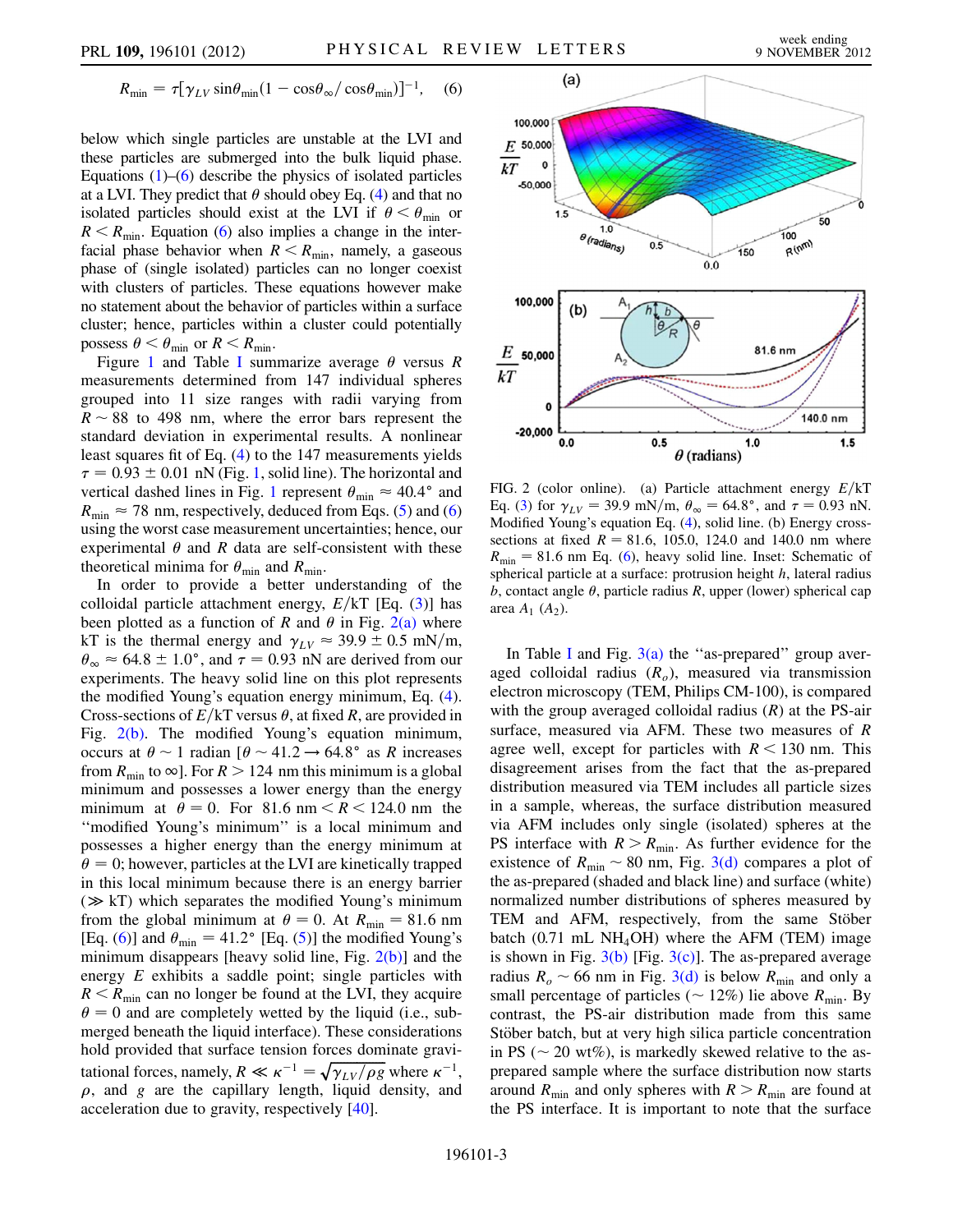

<span id="page-4-0"></span>FIG. 3 (color online). Particle characteristics. (a) Average particle radii comparison: as-prepared sample measured via TEM  $(R_o)$ , surface sample measured via AFM  $(R)$ , dashed line of slope 1 if agreement is exact. (b) AFM image of Stöber silica spheres at PS-air interface. (c) TEM image of silica spheres (same Stöber batch, average radius  $R_o \sim 66$  nm), scale bar = 500 nm (d) Percentage sample distribution versus sphere radius 500 nm. (d) Percentage sample distribution versus sphere radius  $R:$  as-prepared distribution (shaded rectangles  $+$  black line from 473 spheres measured using TEM), surface distribution (white rectangles from 123 spheres measured from two AFM images).

distribution displayed in Fig. [3\(d\)](#page-4-0) includes all particles shown in Fig.  $3(b)$ , both those in clusters as well as single isolated spheres; this should be contrasted with the data in Fig. [1,](#page-2-4) which represented only single isolated spheres at the PS-air interface. Equations  $(1)$  $(1)$  $(1)$ – $(6)$  do not preclude the existence of small spheres with  $R < R_{\text{min}}$  within clusters; however, surprisingly the surface distribution exhibited in Fig. [3\(d\)](#page-4-0) contain no spheres with radii below  $R_{\text{min}}$ , even within clusters. The most probable explanation for this observation lies in our preparation method. The silica spheres in PS are sonicated at high temperature, well above  $T<sub>g</sub>$ ; this process is expected to physically separate smaller spheres from their supporting (surface) cluster, causing spheres with  $R < R_{\text{min}}$  to be submerged below the PS interface. Once the particles are submerged within the bulk polystyrene, no TPCL is present; therefore, surface tension forces no longer dominate and the particles will start to settle to the bottom of the PS sample (as the sphere's gravitational potential energy dominates its thermal energy for the current sphere size range  $[14]$  $[14]$  $[14]$ ).

In summary, we have developed a novel technique which allows for the determination of  $\theta$  at the LVI for any sized particle (from micrometers down to nanometers) at the glass transition temperature of a polymer. The particle protrusion height h, above the solidified polymer interface, and lateral radius b are measured via AFM. The accuracy of this method is only limited by the sharpness of the AFM tip. We have tested this method for dodecyltrichlorosilane coated silica spheres embedded in a solidified polystyreneair interface and confirmed that the variation of  $\theta$  with R is in excellent agreement with the modified Young's equation

[Eq. [\(4](#page-2-2)), Fig. [1](#page-2-4)] from which  $\tau = 0.93 \pm 0.01$  nN is deter-<br>mined. Additionally, the surface averaged particle radius R mined. Additionally, the surface averaged particle radius R (measured by AFM) agrees well with the averaged sample radius  $R_o$  (measured by TEM), except at very small R approaching  $R_{\text{min}}$  [Fig. [3\(a\)\]](#page-4-0). Our AFM measurements are consistent with the existence of a  $\theta_{\min}$  [Eq. ([5\)](#page-2-5)] and  $R_{\text{min}}$  [Eq. [\(6\)](#page-3-1)], below which individual isolated spheres cannot exist at the LVI [Figs. [1](#page-2-4) and  $3(d)$ ]. The presence of a  $\theta_{\min}$  and  $R_{\min}$ , which ultimately arises from the line tension  $\tau$ , implies that the particle surface phase diagram changes when  $R < R_{\text{min}}$ . At small R below  $R_{\text{min}}$ , particle phase coexistence can no longer exist; namely, a particle cluster phase cannot coexist with a (single particle) gaseous phase as the latter phase is unstable.

The magnitude of the line tension  $\tau$  is controversial. Some experiments have found agreement with theoretical expectations (where  $\tau \sim 10^{-12}$  to  $10^{-10}$  N) while others<br>have determined  $\tau$  values which may be orders of magnihave determined  $\tau$  values which may be orders of magnitude larger. Limitations in optical determinations of  $\tau$  have been suggested as a potential source for these differences [\[40\]](#page-5-35). These limitations are not applicable to the current AFM based experiments where  $\tau = 0.93$  nN is still an order of magnitude larger than theoretical expectations order of magnitude larger than theoretical expectations. Our belief, and the belief of other scientists [[3](#page-5-3),[11](#page-5-9),[17](#page-5-13)], is that the distribution in  $\tau$  values is more a measure of nature's spread in  $\tau$  rather than necessarily a failing in experimental technique. For example, if the ligand coating the particle is similar in chemical structure to the liquid solvent, then one would expect a small  $\tau$  value. Indeed this is what was found for dodecanethiol ligated gold nanoparticles at the LVI of a number of n-alkane solvents  $(\tau \sim 1 \text{ pN})$  [\[14\]](#page-5-10). By contrast, if the ligand coating the narticle is dissimilar in chemical structure to the liquid particle is dissimilar in chemical structure to the liquid solvent then one might expect a much larger  $\tau$ ; this is the case in these current AFM-based measurements. The alkanelike dodecyltrichlorosilane ligand coating the particles is dissimilar to the polystyrene solvent,  $[C_8H_8]_n$ , and correspondingly a much larger line tension is found  $(\tau \sim 1 \text{ nN})$ .<br>A notential explanation for the discrepancy between

A potential explanation for the discrepancy between theoretical predications and a number of experiments can be found in the work of Huang and coworkers [[41](#page-5-36)]. They demonstrated experimentally that the outermost subgroup of a molecule at the LVI predominantly determines the surface tension of a liquid. By analogy, it seems likely that the outermost subgroup of a molecule immediately in contact with the TPCL will predominantly determine  $\tau$ for a system. This submolecular contact will be highly dependent upon the molecular structure of the ligand and the solvent, as well as their relative orientations. In general, this submolecular contact is poorly modeled in simulations and theories of  $\tau$ , which primarily are adept at capturing the contributions to  $\tau$  further from the TPCL.

The authors thank Professor Dr. Stephan Herminghaus and Professor Dr. Ralf Seemann for the polystyrene. The authors are also grateful for the gift of silica spheres (Lot